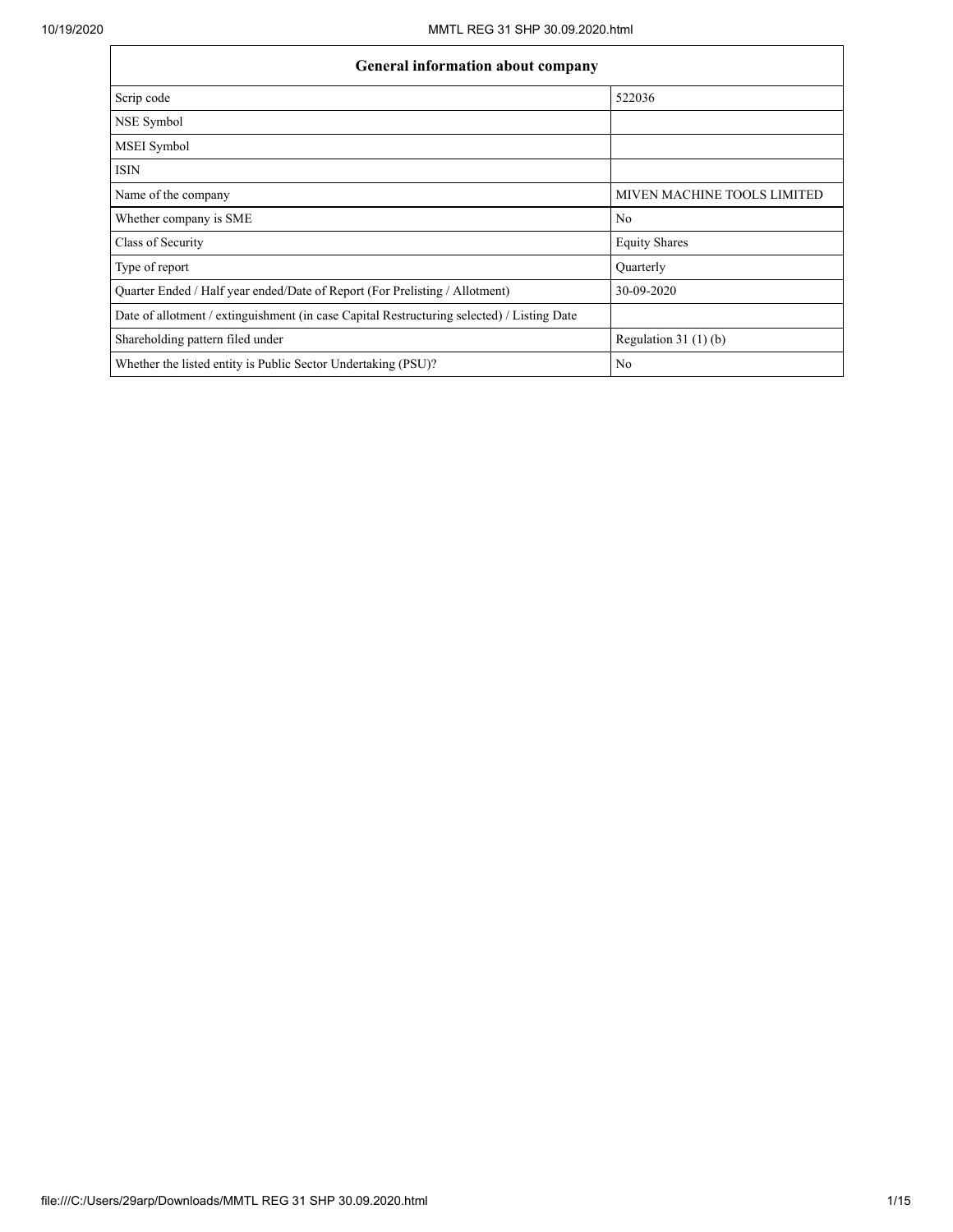|                 | <b>Declaration</b>                                                                        |                |                                |                       |                             |  |  |  |  |  |  |
|-----------------|-------------------------------------------------------------------------------------------|----------------|--------------------------------|-----------------------|-----------------------------|--|--|--|--|--|--|
| Sr.<br>No.      | Particular                                                                                | Yes/No         | Promoter and<br>Promoter Group | Public<br>shareholder | Non Promoter-<br>Non Public |  |  |  |  |  |  |
| $\overline{1}$  | Whether the Listed Entity has issued any partly paid up shares?                           | No             | No                             | No                    | No                          |  |  |  |  |  |  |
| $\overline{2}$  | Whether the Listed Entity has issued any Convertible Securities<br>?                      | No             | No                             | No                    | No                          |  |  |  |  |  |  |
| $\overline{3}$  | Whether the Listed Entity has issued any Warrants?                                        | No.            | No                             | N <sub>0</sub>        | N <sub>0</sub>              |  |  |  |  |  |  |
| $\overline{4}$  | Whether the Listed Entity has any shares against which<br>depository receipts are issued? | No             | No                             | No                    | No                          |  |  |  |  |  |  |
| $\overline{5}$  | Whether the Listed Entity has any shares in locked-in?                                    | No             | No                             | No                    | No                          |  |  |  |  |  |  |
| 6               | Whether any shares held by promoters are pledge or otherwise<br>encumbered?               | N <sub>0</sub> | No                             |                       |                             |  |  |  |  |  |  |
| $7\phantom{.0}$ | Whether company has equity shares with differential voting<br>rights?                     | No.            | No                             | No                    | No                          |  |  |  |  |  |  |
| 8               | Whether the listed entity has any significant beneficial owner?                           | No             |                                |                       |                             |  |  |  |  |  |  |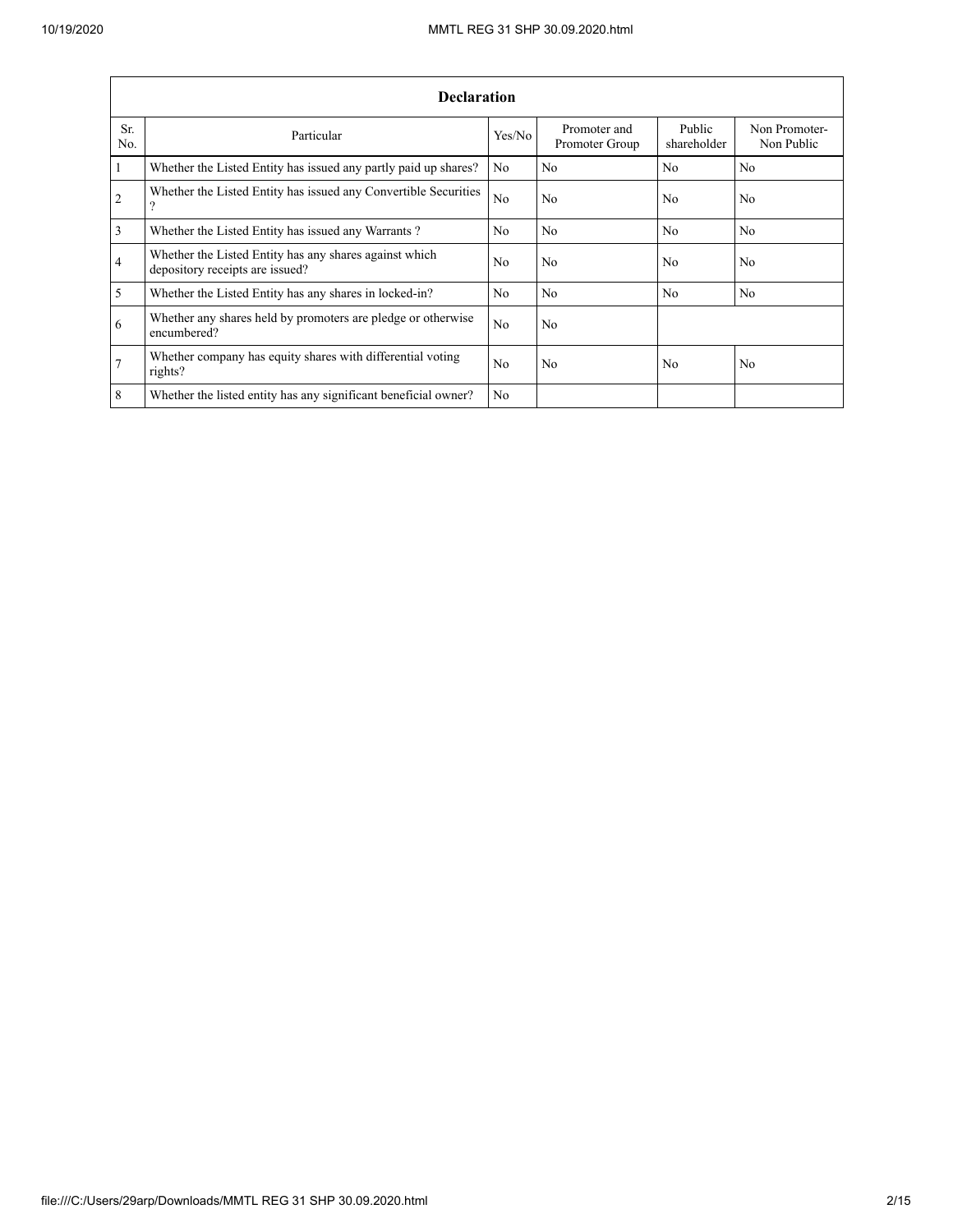| Category<br>Category<br>of<br>(I) |                                           |                                                                                                                                  | No. of<br>fully paid<br>Nos. Of | No. Of<br>Partly  | No. Of<br>shares         | Total nos.<br>shares | Shareholding as a<br>% of total no. of<br>shares (calculated<br>as per SCRR, 1957) | Number of Voting Rights held in each<br>class of securities (IX) |  |         |            |
|-----------------------------------|-------------------------------------------|----------------------------------------------------------------------------------------------------------------------------------|---------------------------------|-------------------|--------------------------|----------------------|------------------------------------------------------------------------------------|------------------------------------------------------------------|--|---------|------------|
|                                   | shareholder                               | shareholders                                                                                                                     | up equity<br>shares             | paid-up<br>equity | underlying<br>Depository | held (VII)           |                                                                                    | No of Voting (XIV) Rights                                        |  |         | Total as a |
|                                   | (II)                                      | $= (IV) +$<br>(III)<br>(VIII) As a % of<br>Receipts<br>shares<br>held (IV)<br>$(V)$ + $(VI)$<br>$(A+B+C2)$<br>held $(V)$<br>(VI) |                                 | Class<br>eg: $X$  | Class<br>eg:y            | Total                | $%$ of<br>$(A+B+C)$                                                                |                                                                  |  |         |            |
| (A)                               | Promoter<br>&<br>Promoter<br>Group        | 3                                                                                                                                | 2252600                         |                   |                          | 2252600              | 75                                                                                 | 2252600                                                          |  | 2252600 | 75         |
| (B)                               | Public                                    | 2078                                                                                                                             | 750900                          |                   |                          | 750900               | 25                                                                                 | 750900                                                           |  | 750900  | 25         |
| (C)                               | Non<br>Promoter-<br>Non Public            |                                                                                                                                  |                                 |                   |                          |                      |                                                                                    |                                                                  |  |         |            |
| (C1)                              | <b>Shares</b><br>underlying<br><b>DRs</b> |                                                                                                                                  |                                 |                   |                          |                      |                                                                                    |                                                                  |  |         |            |
| (C2)                              | Shares held<br>by<br>Employee<br>Trusts   |                                                                                                                                  |                                 |                   |                          |                      |                                                                                    |                                                                  |  |         |            |
|                                   | Total                                     | 2081                                                                                                                             | 3003500                         |                   |                          | 3003500              | 100                                                                                | 3003500                                                          |  | 3003500 | 100        |

## **Table I - Summary Statement holding of specified securities**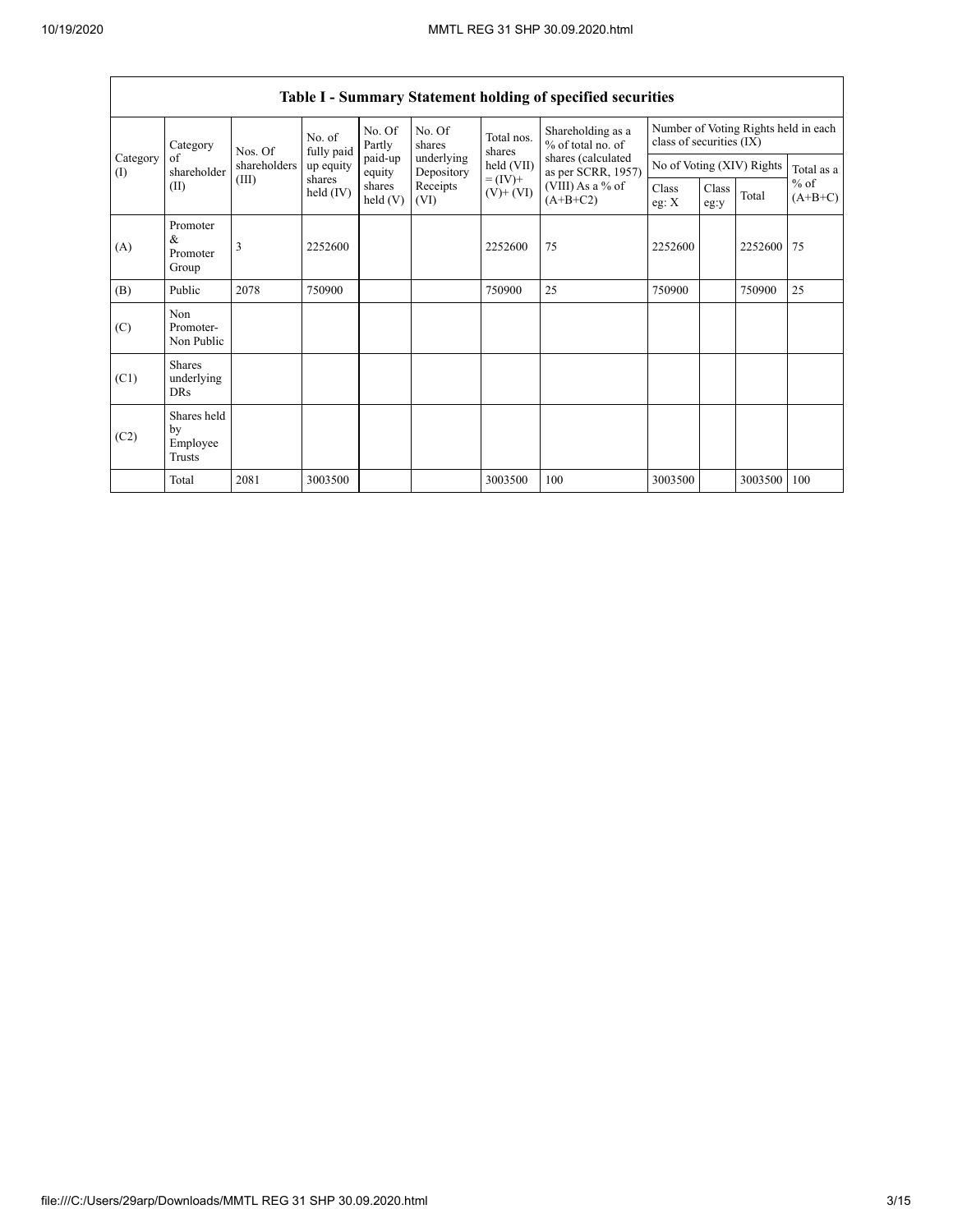|          | Table I - Summary Statement holding of specified securities                                                                                                                                                                                                                                                                                                                                                                                                                             |            |                                                  |            |                                                         |                                        |  |                                                                        |  |                                       |
|----------|-----------------------------------------------------------------------------------------------------------------------------------------------------------------------------------------------------------------------------------------------------------------------------------------------------------------------------------------------------------------------------------------------------------------------------------------------------------------------------------------|------------|--------------------------------------------------|------------|---------------------------------------------------------|----------------------------------------|--|------------------------------------------------------------------------|--|---------------------------------------|
| Category | Shareholding, as a %<br>No. Of Shares<br>No. Of<br>Underlying<br>assuming full<br>No. of<br><b>Shares</b><br>conversion of<br><b>Shares</b><br>Outstanding<br>Category<br>Underlying<br>convertible<br>Underlying<br>of<br>Outstanding<br>shareholder<br>securities and<br>Outstanding<br>as a percentage of<br>convertible<br>Warrants<br>No. Of<br>diluted share capital)<br>(II)<br>securities<br>$(XI)=(VII)+(X) As a %$<br>$(X_i)$<br>Warrants (Xi)<br>(X)<br>of $(A+B+C2)$<br>(a) |            |                                                  |            | convertible securities (                                | Number of<br>Locked in<br>shares (XII) |  | Number of<br>Shares<br>pledged or<br>otherwise<br>encumbered<br>(XIII) |  | Number of<br>equity shares<br>held in |
| (I)      |                                                                                                                                                                                                                                                                                                                                                                                                                                                                                         | No.<br>(a) | As a<br>$%$ of<br>total<br>Shares<br>held<br>(b) | No.<br>(a) | As a<br>$%$ of<br>total<br><b>Shares</b><br>held<br>(b) | dematerialized<br>form (XIV)           |  |                                                                        |  |                                       |
| (A)      | Promoter<br>&<br>Promoter<br>Group                                                                                                                                                                                                                                                                                                                                                                                                                                                      |            |                                                  |            | 75                                                      |                                        |  |                                                                        |  | 2252600                               |
| (B)      | Public                                                                                                                                                                                                                                                                                                                                                                                                                                                                                  |            |                                                  |            | 25                                                      |                                        |  |                                                                        |  | 420001                                |
| (C)      | Non<br>Promoter-<br>Non Public                                                                                                                                                                                                                                                                                                                                                                                                                                                          |            |                                                  |            |                                                         |                                        |  |                                                                        |  |                                       |
| (C1)     | <b>Shares</b><br>underlying<br><b>DRs</b>                                                                                                                                                                                                                                                                                                                                                                                                                                               |            |                                                  |            |                                                         |                                        |  |                                                                        |  |                                       |
| (C2)     | Shares held<br>by<br>Employee<br>Trusts                                                                                                                                                                                                                                                                                                                                                                                                                                                 |            |                                                  |            |                                                         |                                        |  |                                                                        |  |                                       |
|          | Total                                                                                                                                                                                                                                                                                                                                                                                                                                                                                   |            |                                                  |            | 100                                                     |                                        |  |                                                                        |  | 2672601                               |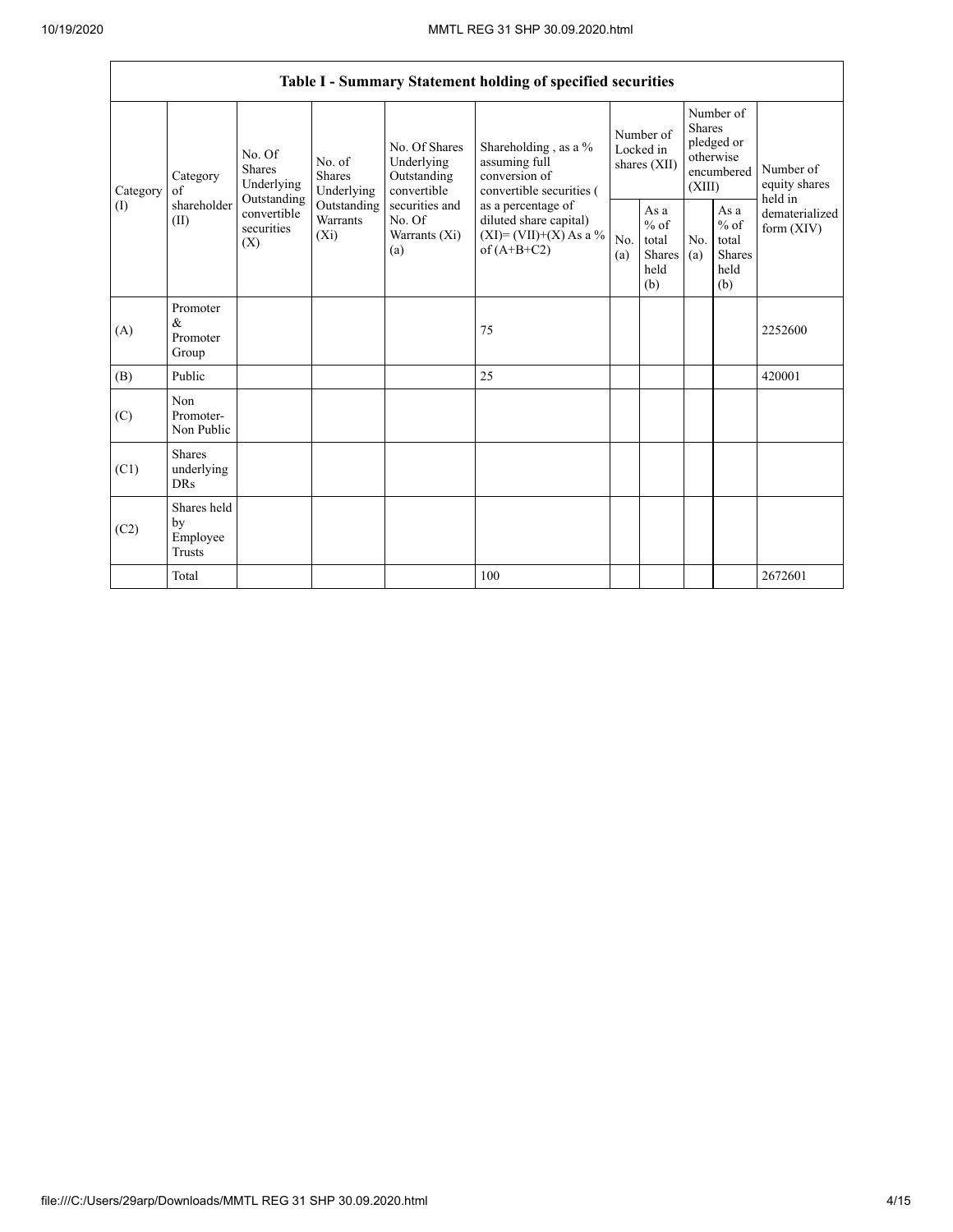| Table II - Statement showing shareholding pattern of the Promoter and Promoter Group         |                                                                                                                       |                         |                            |                       |                                    |                             |                                              |                               |               |                                 |                                 |
|----------------------------------------------------------------------------------------------|-----------------------------------------------------------------------------------------------------------------------|-------------------------|----------------------------|-----------------------|------------------------------------|-----------------------------|----------------------------------------------|-------------------------------|---------------|---------------------------------|---------------------------------|
|                                                                                              |                                                                                                                       |                         | No. of                     | No. Of<br>Partly      | No. Of                             | Total<br>nos.               | Shareholding<br>as a % of total              | each class of securities (IX) |               | Number of Voting Rights held in |                                 |
| Sr.                                                                                          | Category & Name<br>of the                                                                                             | Nos. Of<br>shareholders | fully<br>paid up<br>equity | paid-<br>up<br>equity | shares<br>underlying<br>Depository | shares<br>held<br>$(VII) =$ | no. of shares<br>(calculated as<br>per SCRR, | No of Voting (XIV) Rights     |               |                                 | Total<br>as a %                 |
|                                                                                              | Shareholders (I)                                                                                                      | (III)                   | shares<br>held<br>(IV)     | shares<br>held<br>(V) | Receipts<br>(VI)                   | $(IV)$ +<br>$(V)$ +<br>(VI) | 1957) (VIII)<br>As a % of<br>$(A+B+C2)$      | Class eg:<br>X                | Class<br>eg:y | Total                           | of<br>Total<br>Voting<br>rights |
| $\boldsymbol{A}$                                                                             | Table II - Statement showing shareholding pattern of the Promoter and Promoter Group                                  |                         |                            |                       |                                    |                             |                                              |                               |               |                                 |                                 |
| (1)                                                                                          | Indian                                                                                                                |                         |                            |                       |                                    |                             |                                              |                               |               |                                 |                                 |
| (a)                                                                                          | Individuals/Hindu<br>undivided Family                                                                                 | $\overline{c}$          | 500                        |                       |                                    | 500                         | 0.02                                         | 500                           |               | 500                             | 0.02                            |
| (d)                                                                                          | Any Other<br>(specify)                                                                                                | 1                       | 2252100                    |                       |                                    | 2252100                     | 74.98                                        | 2252100                       |               | 2252100                         | 74.98                           |
| Sub-Total (A)<br>(1)                                                                         |                                                                                                                       | 3                       | 2252600                    |                       |                                    | 2252600                     | 75                                           | 2252600                       |               | 2252600                         | 75                              |
| (2)                                                                                          | Foreign                                                                                                               |                         |                            |                       |                                    |                             |                                              |                               |               |                                 |                                 |
| Total<br>Shareholding<br>of Promoter<br>and Promoter<br>Group $(A)$ =<br>$(A)(1)+(A)$<br>(2) |                                                                                                                       | 3                       | 2252600                    |                       |                                    | 2252600                     | 75                                           | 2252600                       |               | 2252600                         | 75                              |
| $\, {\bf B}$                                                                                 | Table III - Statement showing shareholding pattern of the Public shareholder                                          |                         |                            |                       |                                    |                             |                                              |                               |               |                                 |                                 |
| (1)                                                                                          | Institutions                                                                                                          |                         |                            |                       |                                    |                             |                                              |                               |               |                                 |                                 |
| (3)                                                                                          | Non-institutions                                                                                                      |                         |                            |                       |                                    |                             |                                              |                               |               |                                 |                                 |
| (a(i))                                                                                       | Individuals -<br>i.Individual<br>shareholders<br>holding nominal<br>share capital up to<br>Rs. 2 lakhs.               | 2059                    | 421602                     |                       |                                    | 421602                      | 14.04                                        | 423885                        |               | 423885                          | 14.11                           |
| (a(ii))                                                                                      | Individuals - ii.<br>Individual<br>shareholders<br>holding nominal<br>share capital in<br>excess of $Rs. 2$<br>lakhs. | 8                       | 262232                     |                       |                                    | 262232                      | 8.73                                         | 262262                        |               | 262262                          | 8.73                            |
| (e)                                                                                          | Any Other<br>(specify)                                                                                                | 11                      | 67066                      |                       |                                    | 67066                       | 2.23                                         | 64753                         |               | 64753                           | 2.16                            |
| Sub-Total (B)<br>(3)                                                                         |                                                                                                                       | 2078                    | 750900                     |                       |                                    | 750900                      | 25                                           | 750900                        |               | 750900                          | 25                              |
| <b>Total Public</b><br>Shareholding<br>$(B)=(B)(1)+$<br>$(B)(2)+(B)(3)$                      |                                                                                                                       | 2078                    | 750900                     |                       |                                    | 750900                      | 25                                           | 750900                        |               | 750900                          | 25                              |
| ${\bf C}$                                                                                    | Table IV - Statement showing shareholding pattern of the Non Promoter- Non Public shareholder                         |                         |                            |                       |                                    |                             |                                              |                               |               |                                 |                                 |
| Total (<br>$A+B+C2$ )                                                                        |                                                                                                                       | 2081                    | 3003500                    |                       |                                    | 3003500                     | 100                                          | 3003500                       |               | 3003500                         | 100                             |
| Total<br>$(A+B+C)$                                                                           |                                                                                                                       | 2081                    | 3003500                    |                       |                                    | 3003500                     | 100                                          | 3003500                       |               | 3003500                         | 100                             |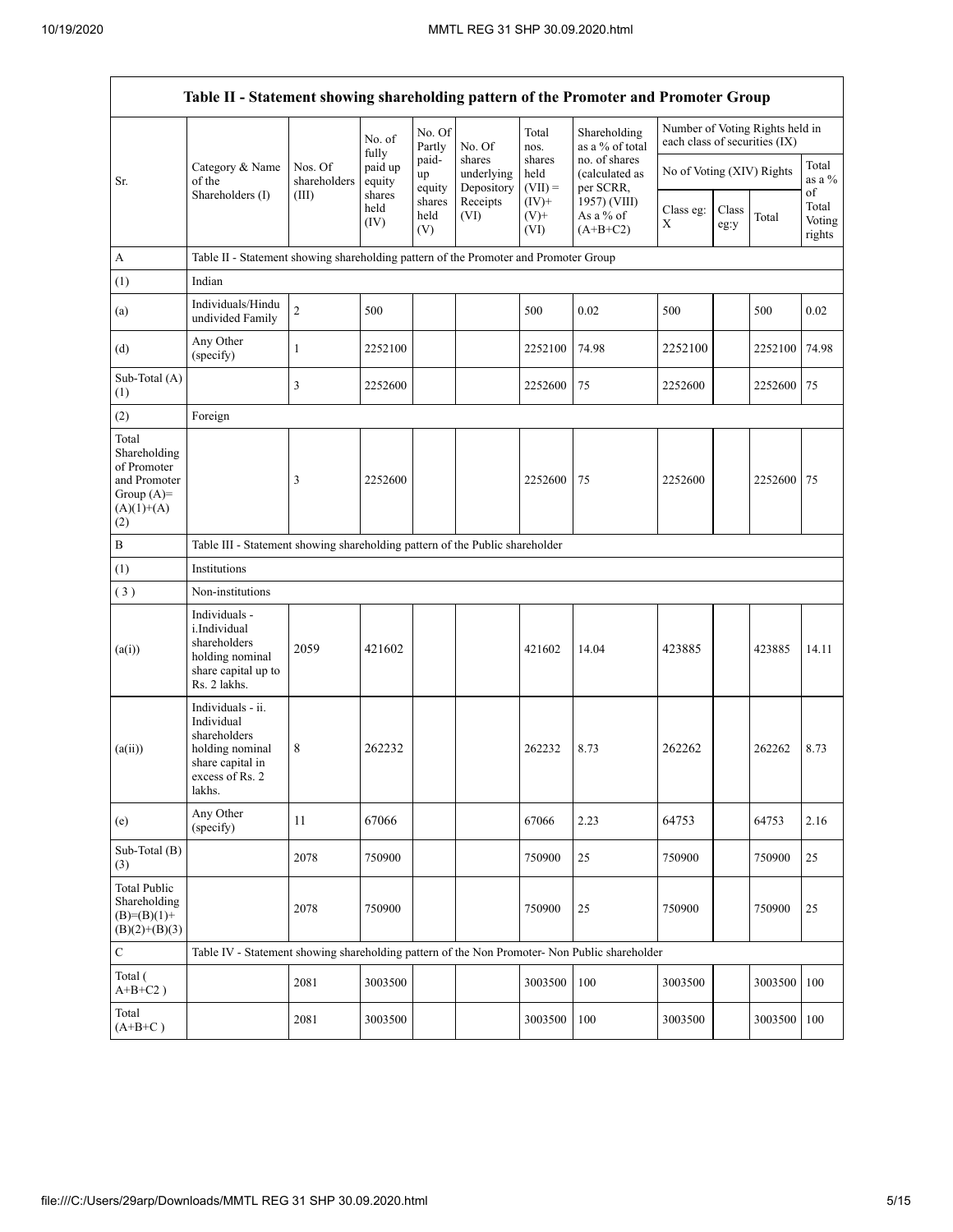|                                                                                         | Table II - Statement showing shareholding pattern of the Promoter and Promoter Group                                                                      |                                                           |                                                                                     |                                                                                               |                                                  |                                                                        |                                                  |                                       |         |  |
|-----------------------------------------------------------------------------------------|-----------------------------------------------------------------------------------------------------------------------------------------------------------|-----------------------------------------------------------|-------------------------------------------------------------------------------------|-----------------------------------------------------------------------------------------------|--------------------------------------------------|------------------------------------------------------------------------|--------------------------------------------------|---------------------------------------|---------|--|
| Sr.                                                                                     | No. Of<br>No. of<br>Shares<br>Shares<br>Underlying<br>Underlying<br>Outstanding<br>Outstanding<br>convertible<br>Warrants<br>securities<br>$(X_i)$<br>(X) | No. Of Shares<br>Underlying<br>Outstanding<br>convertible | Shareholding, as a %<br>assuming full conversion of<br>convertible securities (as a | Number of<br>Locked in<br>shares (XII)                                                        |                                                  | Number of<br>Shares<br>pledged or<br>otherwise<br>encumbered<br>(XIII) |                                                  | Number of<br>equity shares<br>held in |         |  |
|                                                                                         |                                                                                                                                                           | securities and<br>No. Of Warrants<br>(Xi)(a)              | percentage of diluted share<br>capital) $(XI) = (VII)+(X) As$<br>a % of $(A+B+C2)$  |                                                                                               | As a<br>$%$ of<br>total<br>Shares<br>held<br>(b) | No.<br>(a)                                                             | As a<br>$%$ of<br>total<br>Shares<br>held<br>(b) | dematerialized<br>form $(XIV)$        |         |  |
| $\mathbf{A}$                                                                            |                                                                                                                                                           |                                                           |                                                                                     | Table II - Statement showing shareholding pattern of the Promoter and Promoter Group          |                                                  |                                                                        |                                                  |                                       |         |  |
| (1)                                                                                     | Indian                                                                                                                                                    |                                                           |                                                                                     |                                                                                               |                                                  |                                                                        |                                                  |                                       |         |  |
| (a)                                                                                     |                                                                                                                                                           |                                                           |                                                                                     | 0.02                                                                                          |                                                  |                                                                        |                                                  |                                       | 500     |  |
| (d)                                                                                     |                                                                                                                                                           |                                                           |                                                                                     | 74.98                                                                                         |                                                  |                                                                        |                                                  |                                       | 2252100 |  |
| Sub-Total (A)<br>(1)                                                                    |                                                                                                                                                           |                                                           |                                                                                     | 75                                                                                            |                                                  |                                                                        |                                                  |                                       | 2252600 |  |
| (2)                                                                                     | Foreign                                                                                                                                                   |                                                           |                                                                                     |                                                                                               |                                                  |                                                                        |                                                  |                                       |         |  |
| Total<br>Shareholding<br>of Promoter<br>and Promoter<br>Group $(A)=$<br>$(A)(1)+(A)(2)$ |                                                                                                                                                           |                                                           |                                                                                     | 75                                                                                            |                                                  |                                                                        |                                                  |                                       | 2252600 |  |
| $\, {\bf B}$                                                                            |                                                                                                                                                           |                                                           |                                                                                     | Table III - Statement showing shareholding pattern of the Public shareholder                  |                                                  |                                                                        |                                                  |                                       |         |  |
| (1)                                                                                     | Institutions                                                                                                                                              |                                                           |                                                                                     |                                                                                               |                                                  |                                                                        |                                                  |                                       |         |  |
| (3)                                                                                     | Non-institutions                                                                                                                                          |                                                           |                                                                                     |                                                                                               |                                                  |                                                                        |                                                  |                                       |         |  |
| (a(i))                                                                                  |                                                                                                                                                           |                                                           |                                                                                     | 14.04                                                                                         |                                                  |                                                                        |                                                  |                                       | 141203  |  |
| (a(ii))                                                                                 |                                                                                                                                                           |                                                           |                                                                                     | 8.73                                                                                          |                                                  |                                                                        |                                                  |                                       | 262232  |  |
| (e)                                                                                     |                                                                                                                                                           |                                                           |                                                                                     | 2.23                                                                                          |                                                  |                                                                        |                                                  |                                       | 16566   |  |
| Sub-Total (B)<br>(3)                                                                    |                                                                                                                                                           |                                                           |                                                                                     | 25                                                                                            |                                                  |                                                                        |                                                  |                                       | 420001  |  |
| <b>Total Public</b><br>Shareholding<br>$(B)=(B)(1)+$<br>$(B)(2)+(B)(3)$                 |                                                                                                                                                           |                                                           |                                                                                     | 25                                                                                            |                                                  |                                                                        |                                                  |                                       | 420001  |  |
| $\mathsf C$                                                                             |                                                                                                                                                           |                                                           |                                                                                     | Table IV - Statement showing shareholding pattern of the Non Promoter- Non Public shareholder |                                                  |                                                                        |                                                  |                                       |         |  |
| Total (<br>$A+B+C2$ )                                                                   |                                                                                                                                                           |                                                           |                                                                                     | 100                                                                                           |                                                  |                                                                        |                                                  |                                       | 2672601 |  |
| Total (A+B+C                                                                            |                                                                                                                                                           |                                                           |                                                                                     | 100                                                                                           |                                                  |                                                                        |                                                  |                                       | 2672601 |  |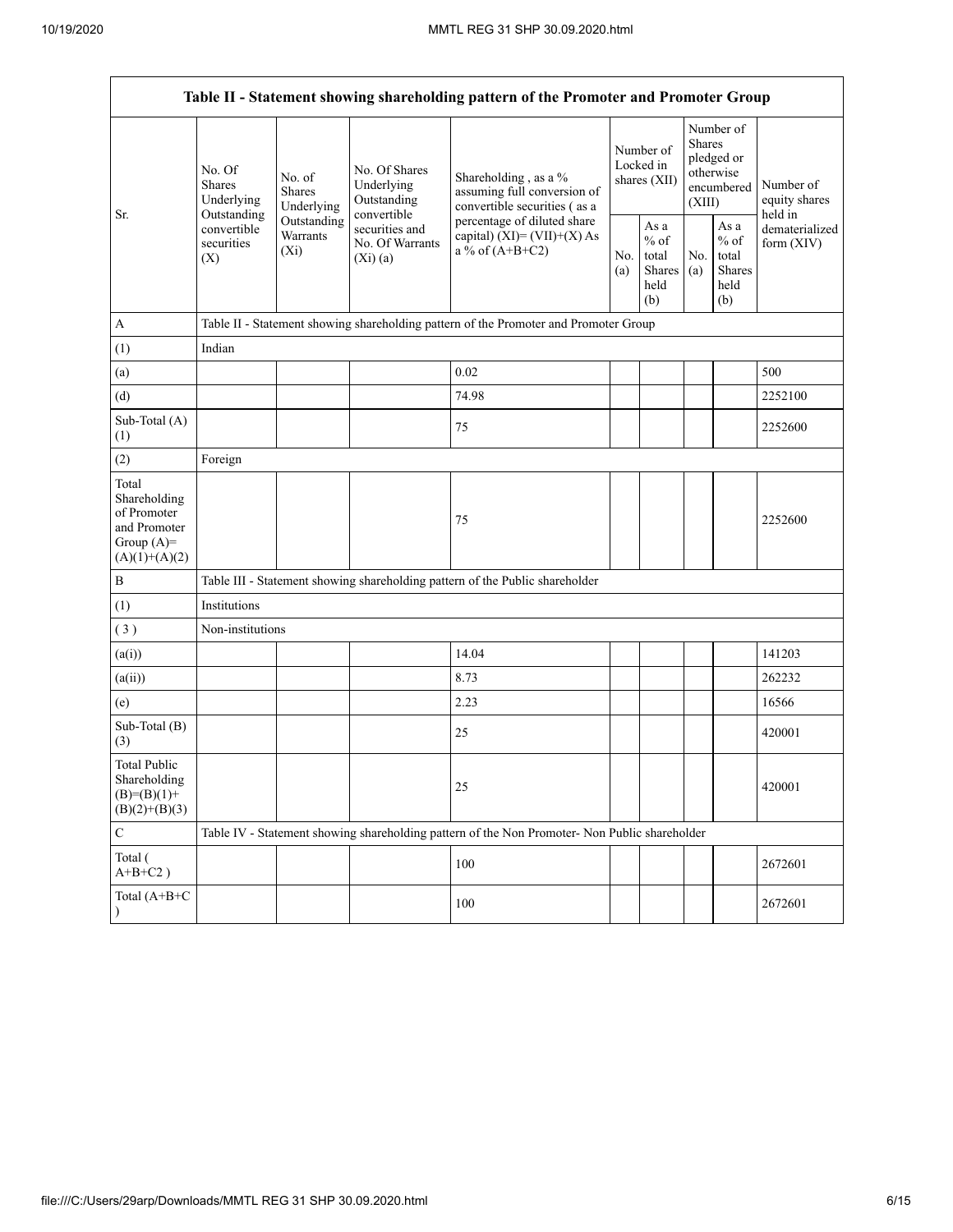| Individuals/Hindu undivided Family                                                                                                                                                       |                                                               |                |                       |  |  |  |  |
|------------------------------------------------------------------------------------------------------------------------------------------------------------------------------------------|---------------------------------------------------------------|----------------|-----------------------|--|--|--|--|
| Searial No.                                                                                                                                                                              | $\mathbf{1}$                                                  | $\overline{c}$ |                       |  |  |  |  |
| Name of the<br>Shareholders (I)                                                                                                                                                          | Vikram R Sirur                                                | Alka Sirur     | Click here to go back |  |  |  |  |
| PAN(II)                                                                                                                                                                                  | AHLPS2899B                                                    | AHLPS2898A     | Total                 |  |  |  |  |
| No. of fully paid<br>up equity shares<br>$\text{held} (IV)$                                                                                                                              | 300                                                           | 200            | 500                   |  |  |  |  |
| No. Of Partly paid-<br>up equity shares<br>held(V)                                                                                                                                       |                                                               |                |                       |  |  |  |  |
| No. Of shares<br>underlying<br>Depository<br>Receipts (VI)                                                                                                                               |                                                               |                |                       |  |  |  |  |
| Total nos. shares<br>held $(VII) = (IV) +$<br>$(V)$ + $(VI)$                                                                                                                             | 300                                                           | 200            | 500                   |  |  |  |  |
| Shareholding as a<br>% of total no. of<br>shares (calculated<br>as per SCRR,<br>1957) (VIII) As a<br>% of $(A+B+C2)$                                                                     | 0.01                                                          | $0.01\,$       | 0.02                  |  |  |  |  |
|                                                                                                                                                                                          | Number of Voting Rights held in each class of securities (IX) |                |                       |  |  |  |  |
| Class eg: $X$                                                                                                                                                                            | 300                                                           | 200            | 500                   |  |  |  |  |
| Class eg:y                                                                                                                                                                               |                                                               |                |                       |  |  |  |  |
| Total                                                                                                                                                                                    | 300                                                           | 200            | 500                   |  |  |  |  |
| Total as a % of<br><b>Total Voting rights</b>                                                                                                                                            | $0.01\,$                                                      | $0.01\,$       | 0.02                  |  |  |  |  |
| No. Of Shares<br>Underlying<br>Outstanding<br>convertible<br>securities (X)                                                                                                              |                                                               |                |                       |  |  |  |  |
| No. of Shares<br>Underlying<br>Outstanding<br>Warrants (Xi)                                                                                                                              |                                                               |                |                       |  |  |  |  |
| No. Of Shares<br>Underlying<br>Outstanding<br>convertible<br>securities and No.<br>Of Warrants (Xi)<br>(a)                                                                               |                                                               |                |                       |  |  |  |  |
| Shareholding, as a<br>% assuming full<br>conversion of<br>convertible<br>securities (as a<br>percentage of<br>diluted share<br>capital) (XI)=<br>$(VII)+(Xi)(a)$ As a<br>% of $(A+B+C2)$ | $0.01\,$                                                      | 0.01           | 0.02                  |  |  |  |  |
| Number of Locked in shares (XII)                                                                                                                                                         |                                                               |                |                       |  |  |  |  |
| No. $(a)$                                                                                                                                                                                |                                                               |                |                       |  |  |  |  |
| As a % of total<br>Shares held (b)                                                                                                                                                       |                                                               |                |                       |  |  |  |  |
|                                                                                                                                                                                          | Number of Shares pledged or otherwise encumbered (XIII)       |                |                       |  |  |  |  |
| No. (a)                                                                                                                                                                                  |                                                               |                |                       |  |  |  |  |
|                                                                                                                                                                                          |                                                               |                |                       |  |  |  |  |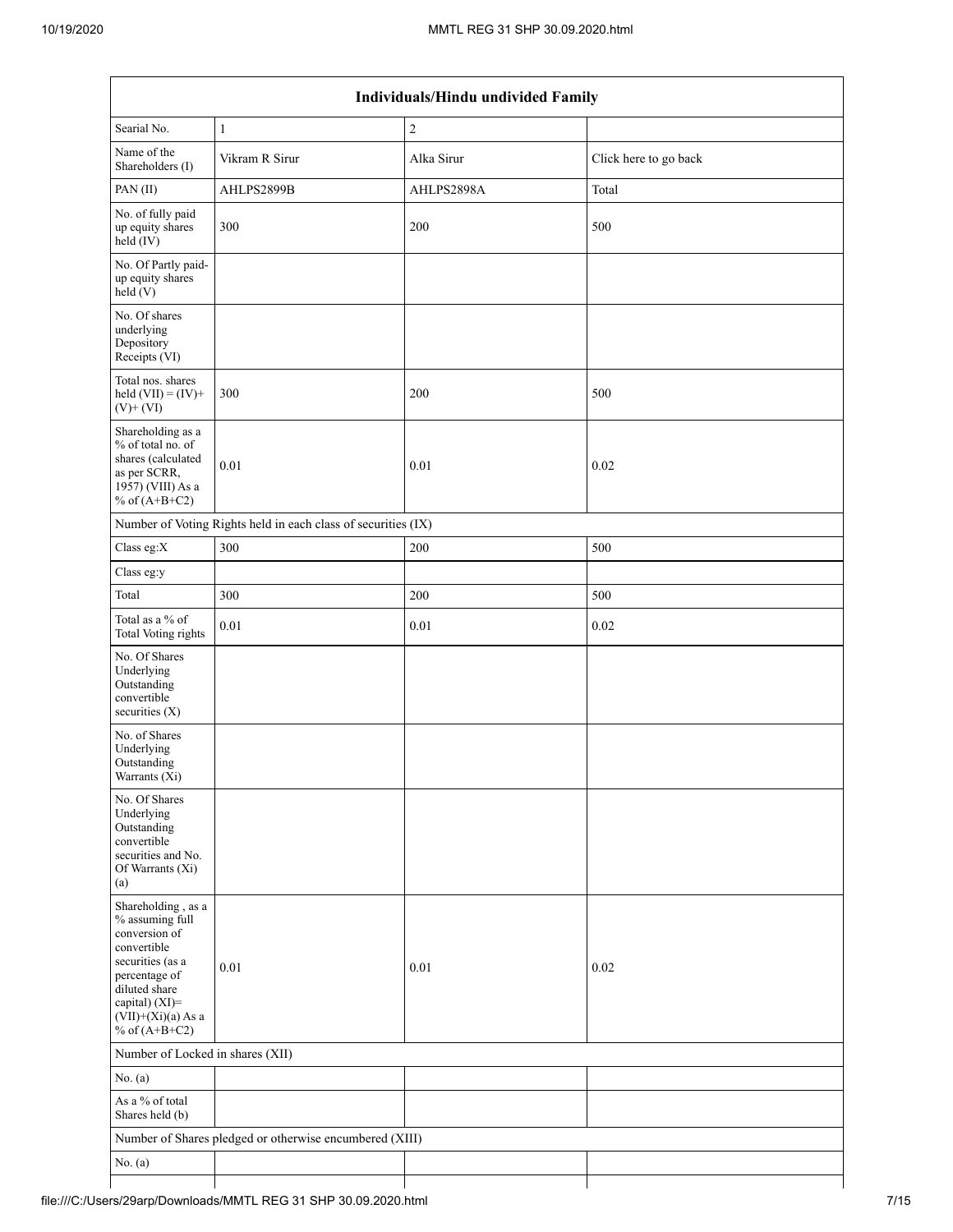## 10/19/2020 MMTL REG 31 SHP 30.09.2020.html

| As a % of total<br>Shares held (b)                                   |          |          |     |
|----------------------------------------------------------------------|----------|----------|-----|
| Number of equity<br>shares held in<br>dematerialized<br>form $(XIV)$ | 300      | 200      | 500 |
| Reason for not providing PAN                                         |          |          |     |
| Reason for not<br>providing PAN                                      |          |          |     |
| Shareholder type                                                     | Promoter | Promoter |     |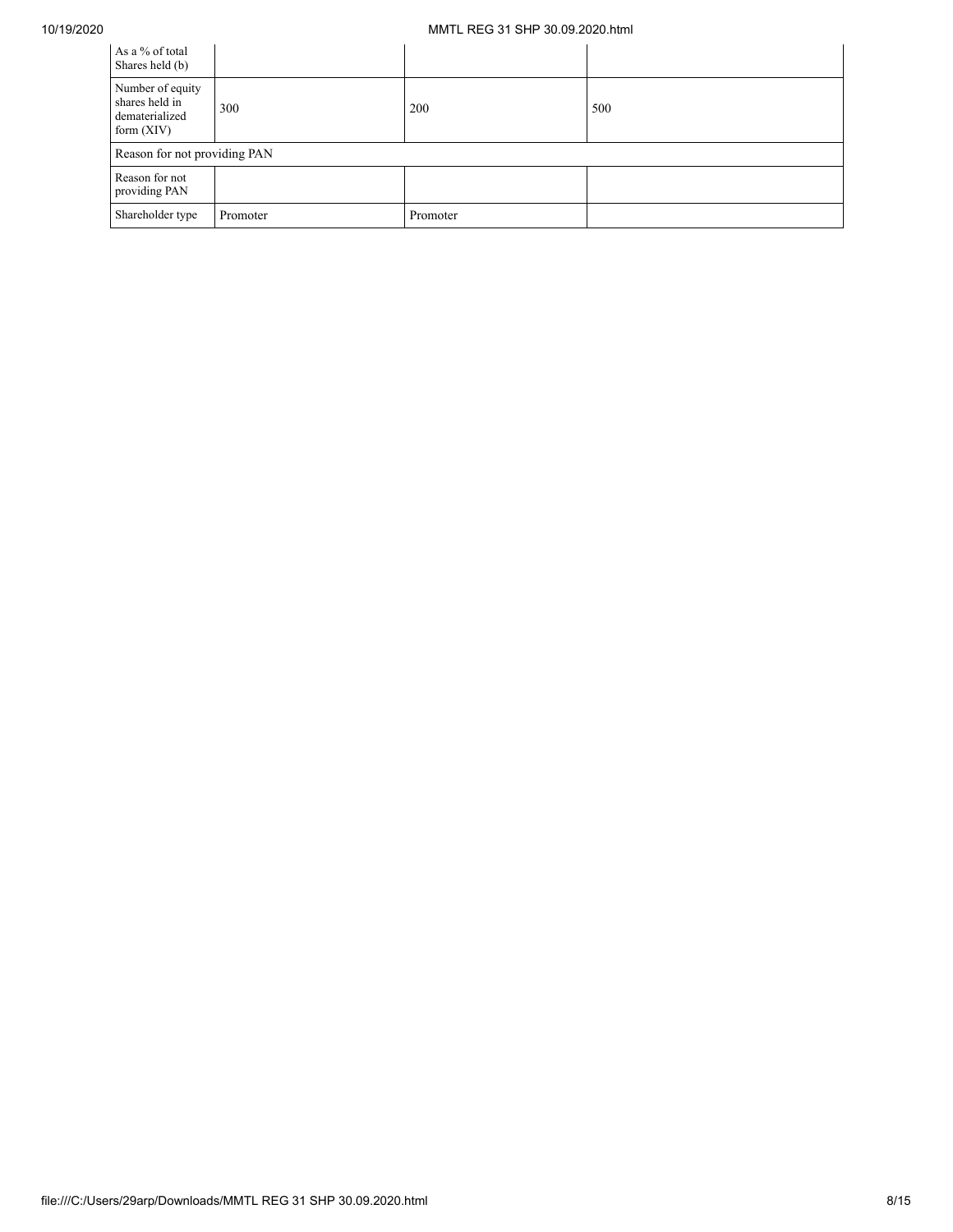|                                                                                                                                                                                      | Any Other (specify)                                           |                       |  |  |  |  |  |  |
|--------------------------------------------------------------------------------------------------------------------------------------------------------------------------------------|---------------------------------------------------------------|-----------------------|--|--|--|--|--|--|
| Searial No.                                                                                                                                                                          | $\mathbf{1}$                                                  |                       |  |  |  |  |  |  |
| Category                                                                                                                                                                             | <b>Bodies Corporate</b>                                       | Click here to go back |  |  |  |  |  |  |
| Name of the<br>Shareholders (I)                                                                                                                                                      | N A Sirur (Hubli) Pvt. Ltd                                    |                       |  |  |  |  |  |  |
| PAN (II)                                                                                                                                                                             | AAACN6880G                                                    | Total                 |  |  |  |  |  |  |
| No. of the<br>Shareholders (I)                                                                                                                                                       | 1                                                             | 1                     |  |  |  |  |  |  |
| No. of fully paid<br>up equity shares<br>held (IV)                                                                                                                                   | 2252100                                                       | 2252100               |  |  |  |  |  |  |
| No. Of Partly paid-<br>up equity shares<br>held(V)                                                                                                                                   |                                                               |                       |  |  |  |  |  |  |
| No. Of shares<br>underlying<br>Depository<br>Receipts (VI)                                                                                                                           |                                                               |                       |  |  |  |  |  |  |
| Total nos. shares<br>held $(VII) = (IV) +$<br>$(V)$ + $(VI)$                                                                                                                         | 2252100                                                       | 2252100               |  |  |  |  |  |  |
| Shareholding as a<br>% of total no. of<br>shares (calculated<br>as per SCRR,<br>1957) (VIII) As a<br>% of $(A+B+C2)$                                                                 | 74.98                                                         | 74.98                 |  |  |  |  |  |  |
|                                                                                                                                                                                      | Number of Voting Rights held in each class of securities (IX) |                       |  |  |  |  |  |  |
| Class eg: X                                                                                                                                                                          | 2252100                                                       | 2252100               |  |  |  |  |  |  |
| Class eg:y                                                                                                                                                                           |                                                               |                       |  |  |  |  |  |  |
| Total                                                                                                                                                                                | 2252100                                                       | 2252100               |  |  |  |  |  |  |
| Total as a % of<br>Total Voting rights                                                                                                                                               | 74.98                                                         | 74.98                 |  |  |  |  |  |  |
| No. Of Shares<br>Underlying<br>Outstanding<br>convertible<br>securities $(X)$                                                                                                        |                                                               |                       |  |  |  |  |  |  |
| No. of Shares<br>Underlying<br>Outstanding<br>Warrants (Xi)                                                                                                                          |                                                               |                       |  |  |  |  |  |  |
| No. Of Shares<br>Underlying<br>Outstanding<br>convertible<br>securities and No.<br>Of Warrants (Xi)<br>(a)                                                                           |                                                               |                       |  |  |  |  |  |  |
| Shareholding, as a<br>% assuming full<br>conversion of<br>convertible<br>securities (as a<br>percentage of<br>diluted share<br>capital) (XI)=<br>$(VII)+(X)$ As a %<br>of $(A+B+C2)$ | 74.98                                                         | 74.98                 |  |  |  |  |  |  |
| Number of Locked in shares (XII)                                                                                                                                                     |                                                               |                       |  |  |  |  |  |  |
| No. (a)                                                                                                                                                                              |                                                               |                       |  |  |  |  |  |  |
| As a % of total                                                                                                                                                                      |                                                               |                       |  |  |  |  |  |  |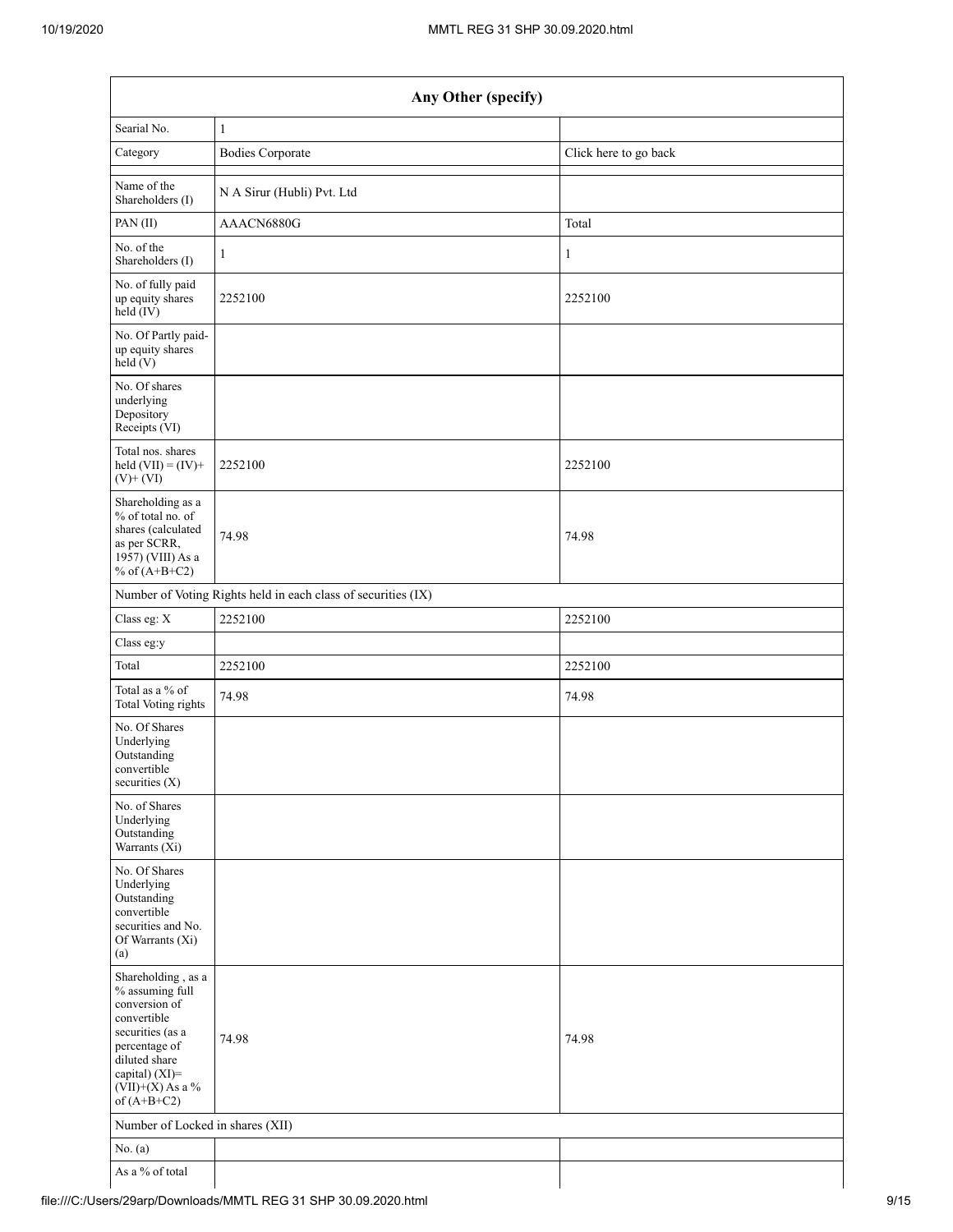| Shares held (b)                                                      |                                                         |         |
|----------------------------------------------------------------------|---------------------------------------------------------|---------|
|                                                                      | Number of Shares pledged or otherwise encumbered (XIII) |         |
| No. $(a)$                                                            |                                                         |         |
| As a % of total<br>Shares held (b)                                   |                                                         |         |
| Number of equity<br>shares held in<br>dematerialized<br>form $(XIV)$ | 2252100                                                 | 2252100 |
| Reason for not providing PAN                                         |                                                         |         |
| Reason for not<br>providing PAN                                      |                                                         |         |
| Shareholder type                                                     | Promoter                                                |         |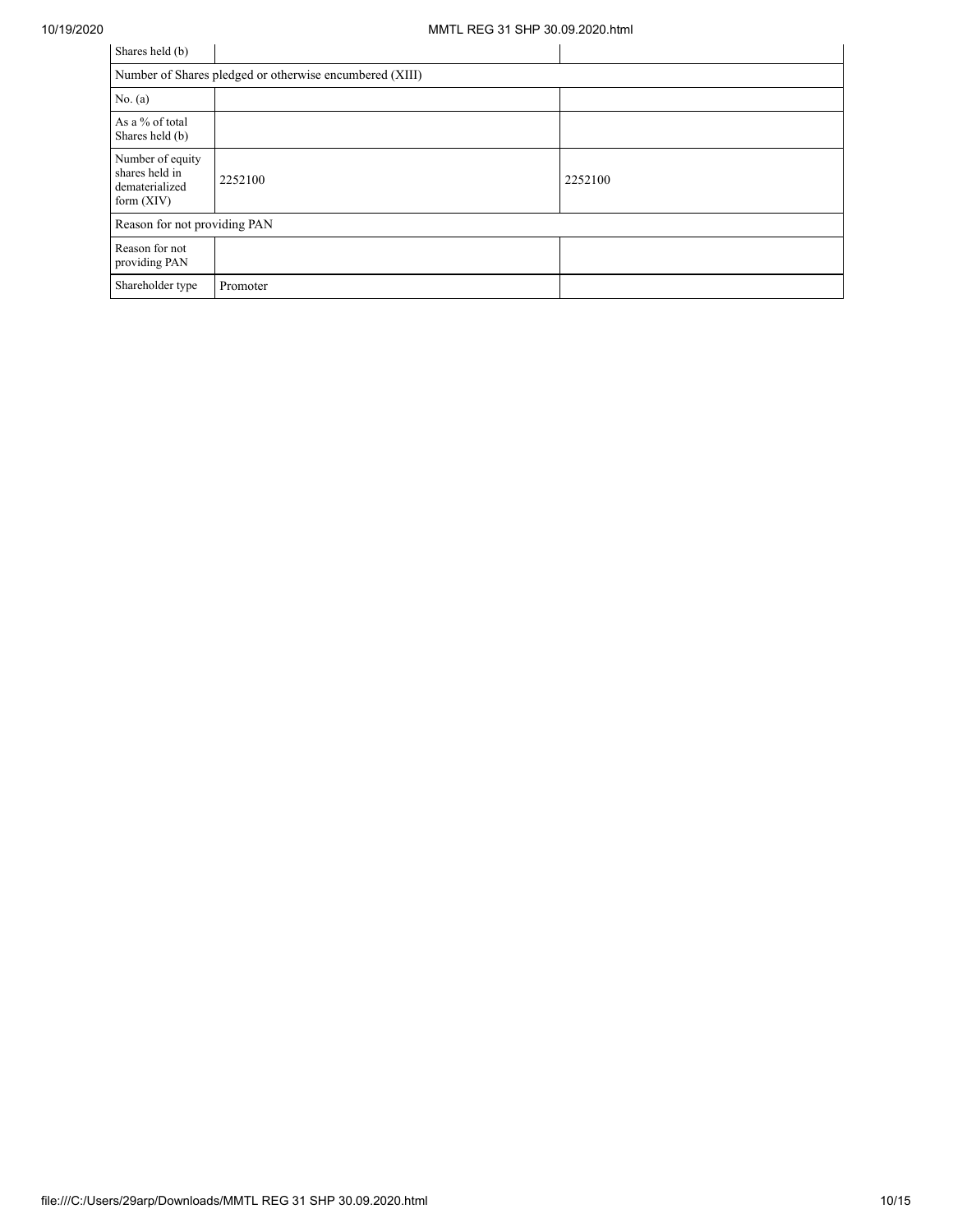Г

| Individuals - ii. Individual shareholders holding nominal share capital in excess of Rs. 2 lakhs.                                                                                    |                                                               |                |                          |                         |                          |  |  |  |  |
|--------------------------------------------------------------------------------------------------------------------------------------------------------------------------------------|---------------------------------------------------------------|----------------|--------------------------|-------------------------|--------------------------|--|--|--|--|
| Searial No.                                                                                                                                                                          | $\mathbf{1}$                                                  | $\overline{c}$ | $\overline{3}$           | $\overline{\mathbf{4}}$ |                          |  |  |  |  |
| Name of the<br>Shareholders (I)                                                                                                                                                      | SURESHKUMAR RAJMAL<br>SALGIA                                  | Aparna Kini    | Manohar Kamalaksh<br>Rao | Shripad<br>Goggi        | Click here to go<br>back |  |  |  |  |
| PAN(II)                                                                                                                                                                              | ACPPS6073E                                                    | AAAPR9507M     | AAKPR1639N               | BFKPG2400J              | Total                    |  |  |  |  |
| No. of fully paid<br>up equity shares<br>$held$ (IV)                                                                                                                                 | 44799                                                         | 42665          | 42665                    | 39437                   | 169566                   |  |  |  |  |
| No. Of Partly paid-<br>up equity shares<br>held(V)                                                                                                                                   |                                                               |                |                          |                         |                          |  |  |  |  |
| No. Of shares<br>underlying<br>Depository<br>Receipts (VI)                                                                                                                           |                                                               |                |                          |                         |                          |  |  |  |  |
| Total nos. shares<br>held $(VII) = (IV) +$<br>$(V)$ + $(VI)$                                                                                                                         | 44799                                                         | 42665          | 42665                    | 39437                   | 169566                   |  |  |  |  |
| Shareholding as a<br>% of total no. of<br>shares (calculated<br>as per SCRR,<br>1957) (VIII) As a<br>% of $(A+B+C2)$                                                                 | 1.49                                                          | 1.42           | 1.42                     | 1.31                    | 5.65                     |  |  |  |  |
|                                                                                                                                                                                      | Number of Voting Rights held in each class of securities (IX) |                |                          |                         |                          |  |  |  |  |
| Class eg: X                                                                                                                                                                          | 44799                                                         | 42665          | 42665                    | 39437                   | 169566                   |  |  |  |  |
| Class eg:y                                                                                                                                                                           |                                                               |                |                          |                         |                          |  |  |  |  |
| Total                                                                                                                                                                                | 44799                                                         | 42665          | 42665                    | 39437                   | 169566                   |  |  |  |  |
| Total as a % of<br>Total Voting rights                                                                                                                                               | 1.49                                                          | 1.42           | 1.42                     | 1.31                    | 5.65                     |  |  |  |  |
| No. Of Shares<br>Underlying<br>Outstanding<br>convertible<br>securities $(X)$                                                                                                        |                                                               |                |                          |                         |                          |  |  |  |  |
| No. of Shares<br>Underlying<br>Outstanding<br>Warrants (Xi)                                                                                                                          |                                                               |                |                          |                         |                          |  |  |  |  |
| No. Of Shares<br>Underlying<br>Outstanding<br>convertible<br>securities and No.<br>Of Warrants $(X_i)$<br>(a)                                                                        |                                                               |                |                          |                         |                          |  |  |  |  |
| Shareholding, as a<br>% assuming full<br>conversion of<br>convertible<br>securities (as a<br>percentage of<br>diluted share<br>capital) (XI)=<br>$(VII)+(X)$ As a %<br>of $(A+B+C2)$ | 1.49                                                          | 1.42           | 1.42                     | 1.31                    | 5.65                     |  |  |  |  |
| Number of Locked in shares (XII)                                                                                                                                                     |                                                               |                |                          |                         |                          |  |  |  |  |
| No. (a)                                                                                                                                                                              |                                                               |                |                          |                         |                          |  |  |  |  |
| As a % of total<br>Shares held (b)                                                                                                                                                   |                                                               |                |                          |                         |                          |  |  |  |  |
| Number of equity<br>shares held in                                                                                                                                                   | 44799                                                         | 42665          | 42665                    | 39437                   | 169566                   |  |  |  |  |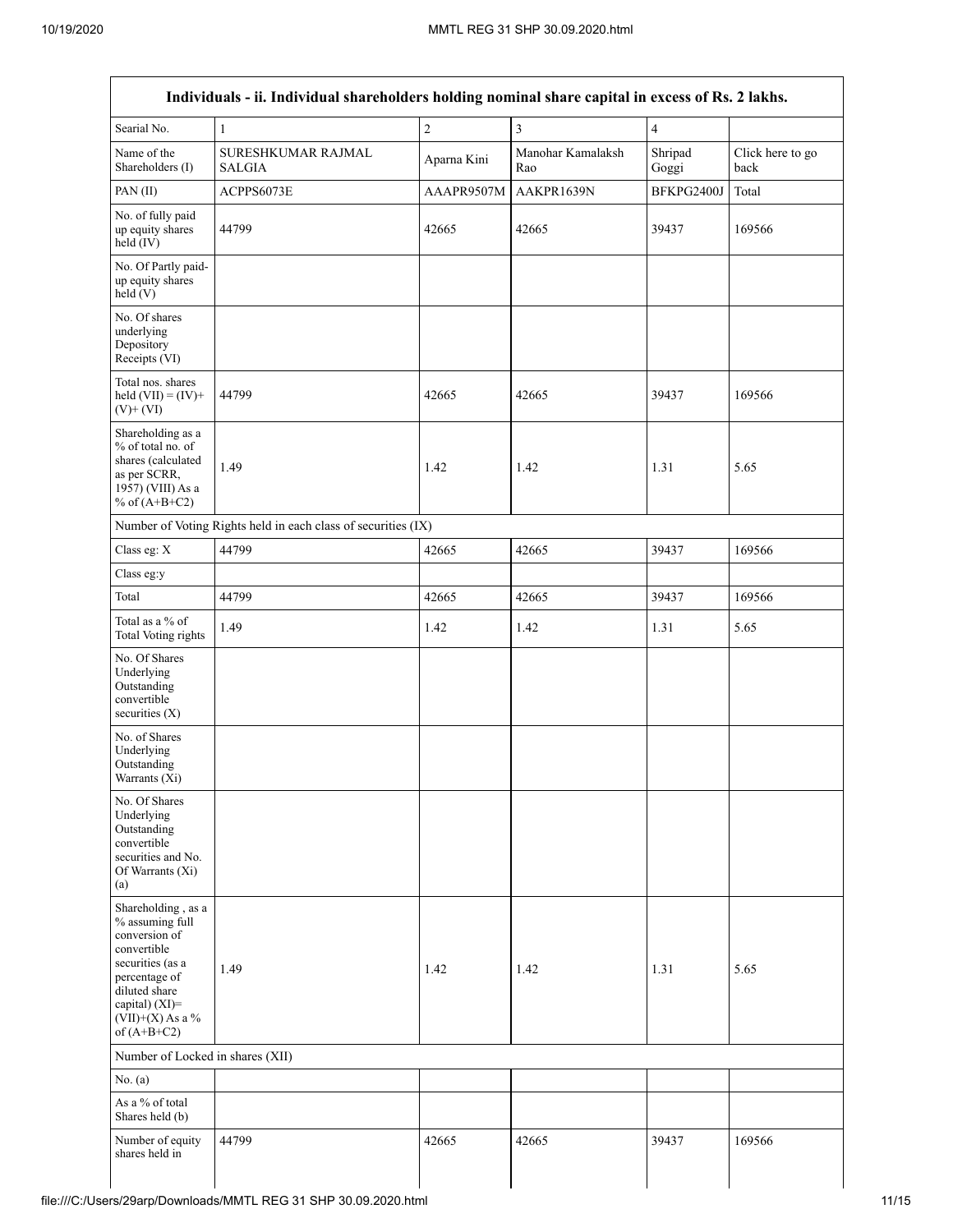| dematerialized<br>form $(XIV)$  |  |  |  |
|---------------------------------|--|--|--|
| Reason for not providing PAN    |  |  |  |
| Reason for not<br>providing PAN |  |  |  |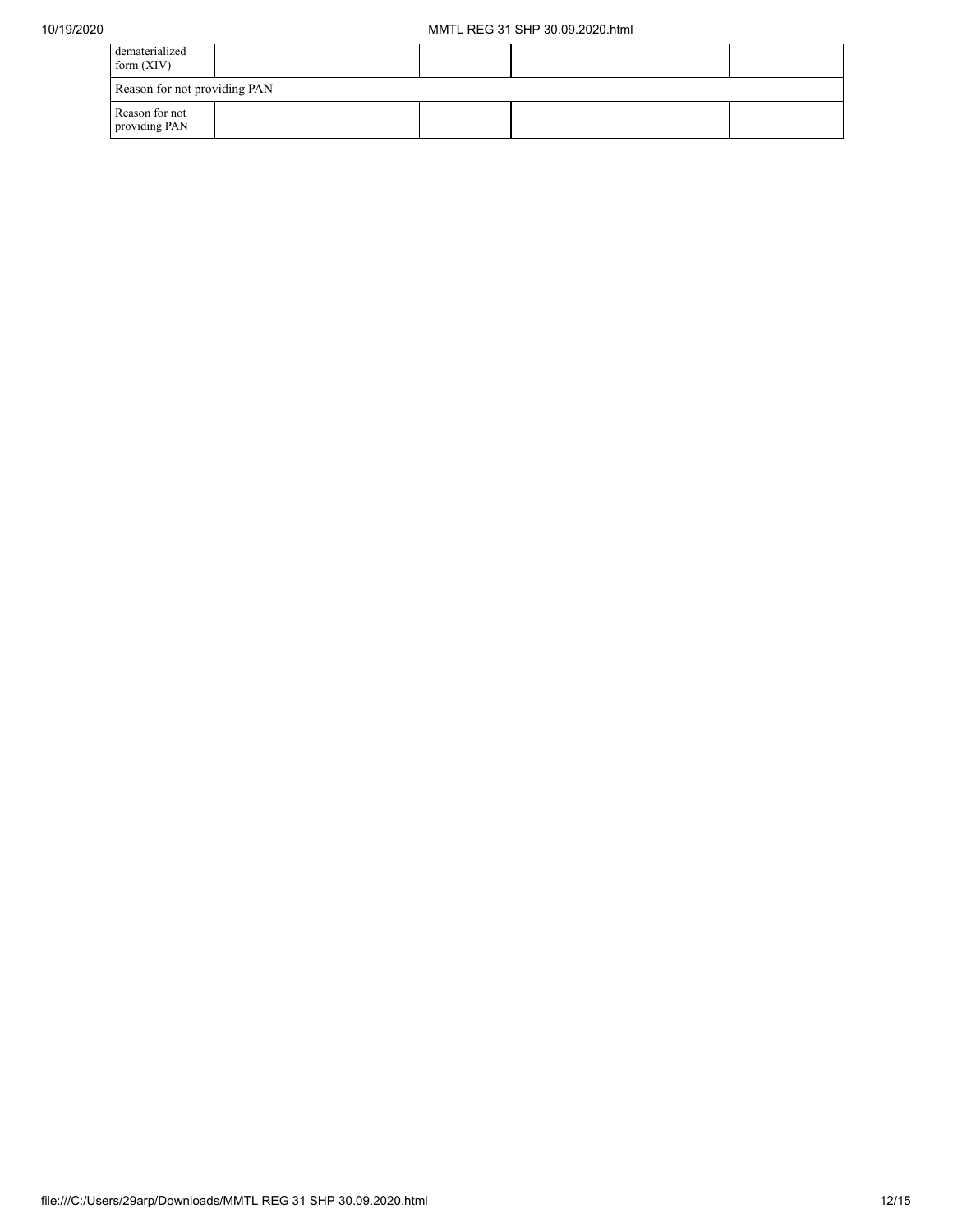| Any Other (specify)                                                                                                                                                                                                      |                                                       |                            |                              |                |                          |  |  |  |
|--------------------------------------------------------------------------------------------------------------------------------------------------------------------------------------------------------------------------|-------------------------------------------------------|----------------------------|------------------------------|----------------|--------------------------|--|--|--|
| Searial No.                                                                                                                                                                                                              | $\mathbf{1}$                                          | $\overline{2}$             | $\mathfrak{Z}$               | $\overline{4}$ |                          |  |  |  |
| Category                                                                                                                                                                                                                 | <b>Bodies Corporate</b>                               | <b>Bodies</b><br>Corporate | Non-Resident<br>Indian (NRI) | <b>Trusts</b>  |                          |  |  |  |
| Category / More<br>than 1 percentage                                                                                                                                                                                     | More than 1 percentage of shareholding                | Category                   | Category                     | Category       |                          |  |  |  |
| Name of the<br>Shareholders (I)                                                                                                                                                                                          | PRUDENTIAL MANAGEMENT AND SERVICES<br>PRIVATE LIMITED |                            |                              |                | Click here to<br>go back |  |  |  |
| PAN (II)                                                                                                                                                                                                                 | AABCP3125F                                            |                            |                              |                | Total                    |  |  |  |
| No. of the<br>Shareholders (I)                                                                                                                                                                                           | $\mathbf{1}$                                          | 7                          | $\overline{2}$               | $\mathbf{1}$   | 10                       |  |  |  |
| No. of fully paid<br>up equity shares<br>$held$ (IV)                                                                                                                                                                     | 50000                                                 | 16732                      | 134                          | 200            | 17066                    |  |  |  |
| No. Of Partly paid-<br>up equity shares<br>held(V)                                                                                                                                                                       |                                                       |                            |                              |                |                          |  |  |  |
| No. Of shares<br>underlying<br>Depository<br>Receipts (VI)                                                                                                                                                               |                                                       |                            |                              |                |                          |  |  |  |
| Total nos. shares<br>held $(VII) = (IV) +$<br>$(V)$ + $(VI)$                                                                                                                                                             | 50000                                                 | 16732                      | 134                          | 200            | 17066                    |  |  |  |
| Shareholding as a<br>% of total no. of<br>shares (calculated<br>as per SCRR,<br>1957) (VIII) As a<br>% of $(A+B+C2)$                                                                                                     | 1.66                                                  | 0.56                       | $\mathbf{0}$                 | 0.01           | 0.57                     |  |  |  |
| Number of Voting Rights held in each class of securities (IX)                                                                                                                                                            |                                                       |                            |                              |                |                          |  |  |  |
| Class eg: X                                                                                                                                                                                                              | 50000                                                 | 16732                      | 134                          | 200            | 17066                    |  |  |  |
| Class eg:y                                                                                                                                                                                                               |                                                       |                            |                              |                |                          |  |  |  |
| Total                                                                                                                                                                                                                    | 50000                                                 | 16732                      | 134                          | 200            | 17066                    |  |  |  |
| Total as a % of<br>Total Voting rights                                                                                                                                                                                   | 1.66                                                  | 0.56                       | $\boldsymbol{0}$             | 0.01           | 0.57                     |  |  |  |
| No. Of Shares<br>Underlying<br>Outstanding<br>convertible<br>securities $(X)$                                                                                                                                            |                                                       |                            |                              |                |                          |  |  |  |
| No. of Shares<br>Underlying<br>Outstanding<br>Warrants (Xi)                                                                                                                                                              |                                                       |                            |                              |                |                          |  |  |  |
| No. Of Shares<br>Underlying<br>Outstanding<br>convertible<br>securities and No.<br>Of Warrants (Xi)<br>(a)                                                                                                               |                                                       |                            |                              |                |                          |  |  |  |
| Shareholding, as a<br>% assuming full<br>conversion of<br>convertible<br>securities (as a<br>percentage of<br>diluted share<br>capital) (XI)=<br>$(VII)+(X)$ As a %<br>of $(A+B+C2)$<br>Number of Locked in shares (XII) | 1.66                                                  | 0.56                       | $\mathbf{0}$                 | 0.01           | 0.57                     |  |  |  |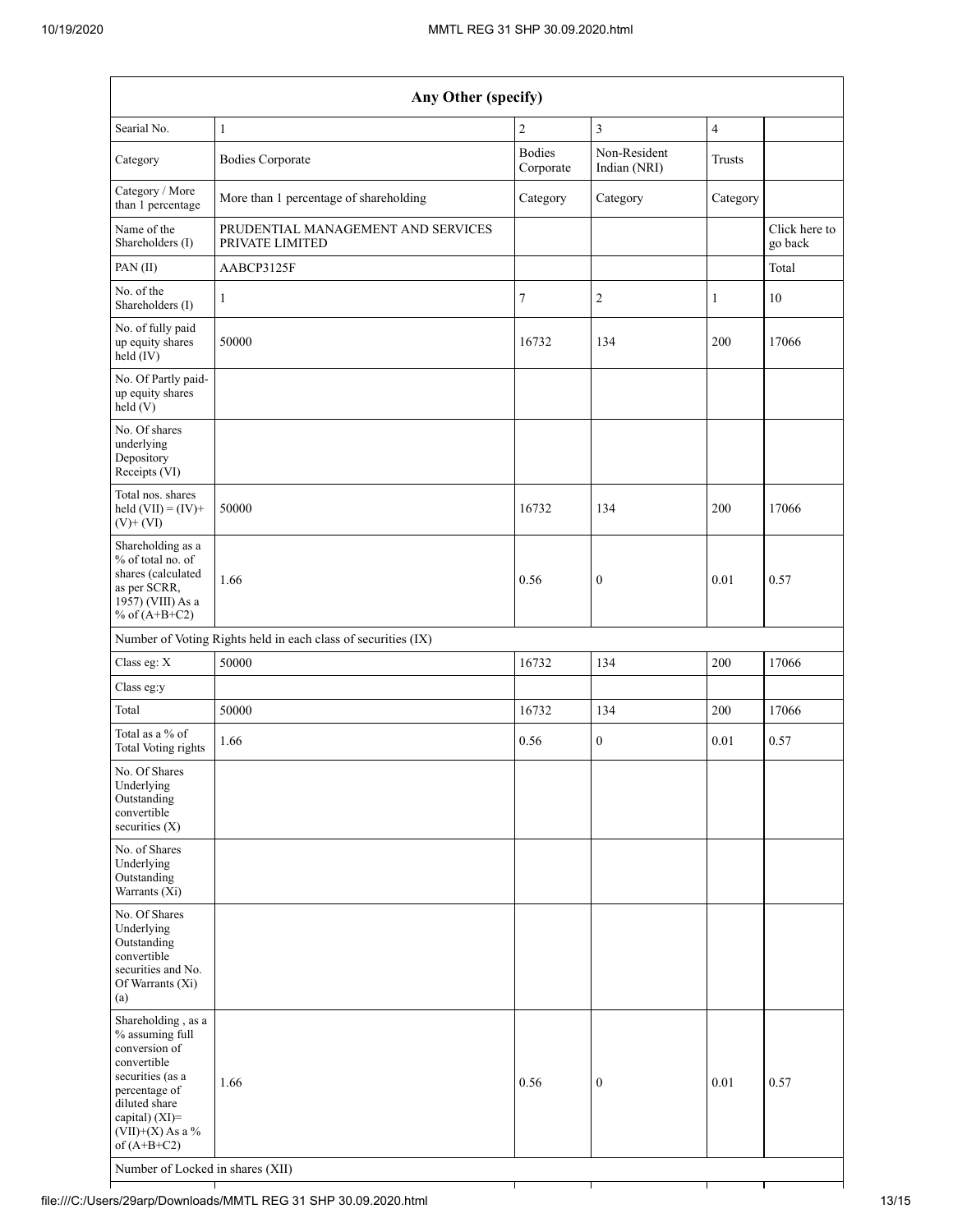## 10/19/2020 MMTL REG 31 SHP 30.09.2020.html

| No. $(a)$                                                            |   |       |     |     |       |  |  |  |
|----------------------------------------------------------------------|---|-------|-----|-----|-------|--|--|--|
| As a % of total<br>Shares held (b)                                   |   |       |     |     |       |  |  |  |
| Number of equity<br>shares held in<br>dematerialized<br>form $(XIV)$ | 0 | 16232 | 134 | 200 | 16566 |  |  |  |
| Reason for not providing PAN                                         |   |       |     |     |       |  |  |  |
| Reason for not<br>providing PAN                                      |   |       |     |     |       |  |  |  |